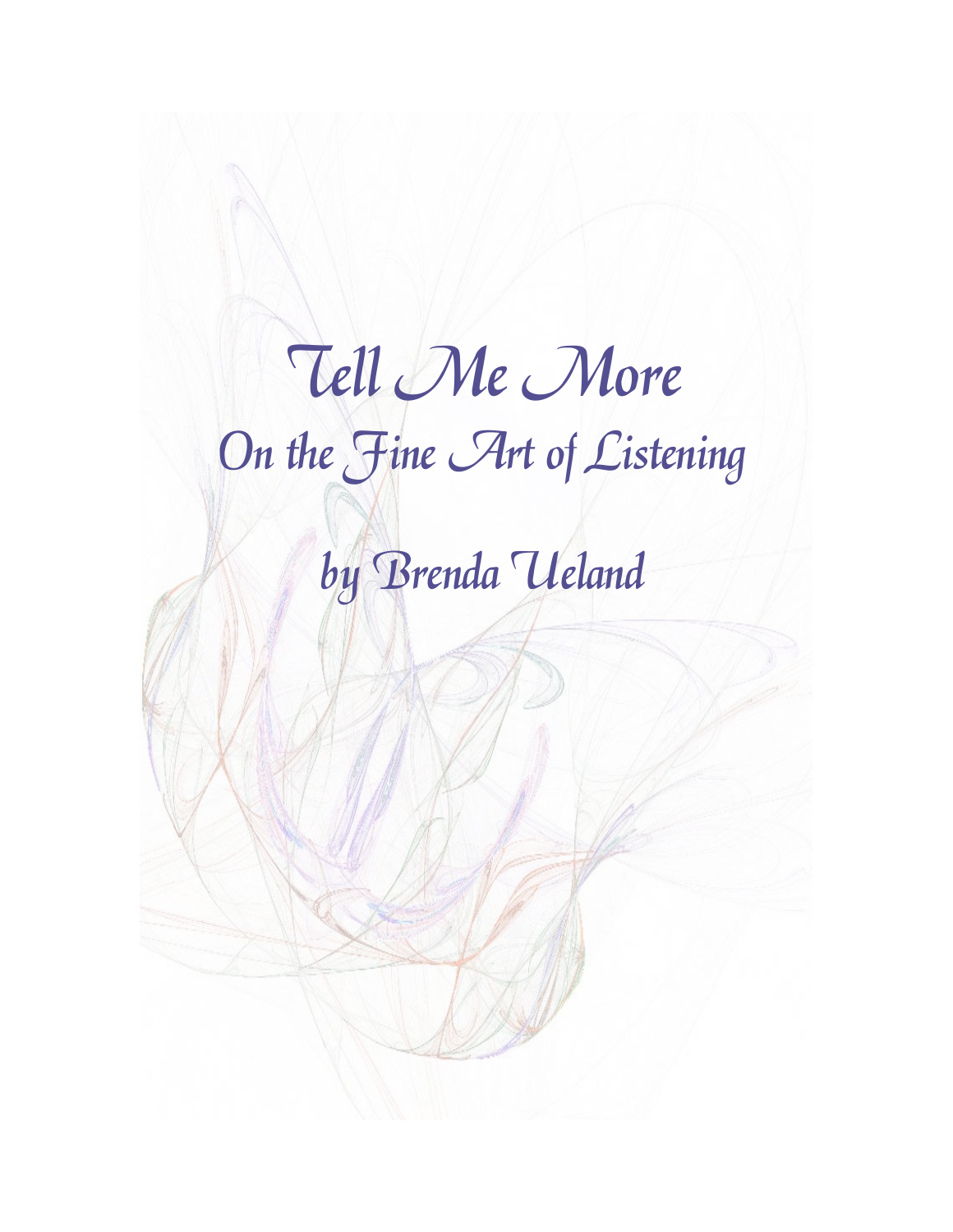I want to write about the great and powerful thing that listening is. And how we forget it. And how we don't listen to our children, or those we love. And least of all  $-$  which is so important too  $-$  to those we do not love. But we should. Because listening is a magnetic and strange thing, a creative force. Think how the friends that really listen to us are the ones we move toward, and we want to sit in their radius as though it did us good, like ultraviolet rays.

This is the reason: When we are listened to, it creates us, makes us unfold and expand. Ideas actually begin to grow within us and come to life. You know how if a person laughs at your jokes you become funnier and funnier, and if he does not, every tiny little joke in you weakens up and dies. Well, that is the principle of it. It makes people happy and free when they are listened to. And if you are a listener, it is the secret of having a good time in society (because everybody around you becomes lively and interesting), of comforting people, of doing them good.

Who are the people, for example, to whom you go for advice? Not to the hard, practical ones who can tell you exactly what to do, but to the listeners; that is, the kindest, least censorious, least bossy people that you know. It is because by pouring out your problem to them, you then know what to do about it yourself.

When we listen to people there is an alternating current, and this recharges us so that we never get tired of each other. We are constantly being recreated. Now there are brilliant people who cannot listen much. They have no ingoing wires on their apparatus. They are entertaining, but exhausting, too. I think it is because these lecturers, these brilliant performers, by not giving us a chance to talk, do not let us express our thoughts and expand; and it is this little creative fountain inside us that begins to spring and cast up new thoughts, and unexpected laughter and wisdom. That is why, when someone has listened to you, you go home rested and lighthearted.

Now this little creative fountain is in us all. It is the spirit, or the intelligence, or the imagination  $-$  whatever you want to call it. If you are very tired, strained, have no solitude, run too many errands, talk to too many people, drink too many cocktails, this little fountain is muddied over and covered with a lot of debris. The result is you stop living from the center, the creative fountain, and you live from the periphery, from externals. That is, you go along on mere willpower without imagination.

It is when people really listen to us, with quiet fascinated attention, that the little fountain begins to work again, to accelerate in the most surprising way.

I discovered all this about three years ago, and truly it made a revolutionary change in my life. Before that, when I went to a party I would think anxiously, "Now try hard. Be lively. Say bright things. Talk. Don't let down." And when tired, I would have to drink a lot of coffee to keep this up.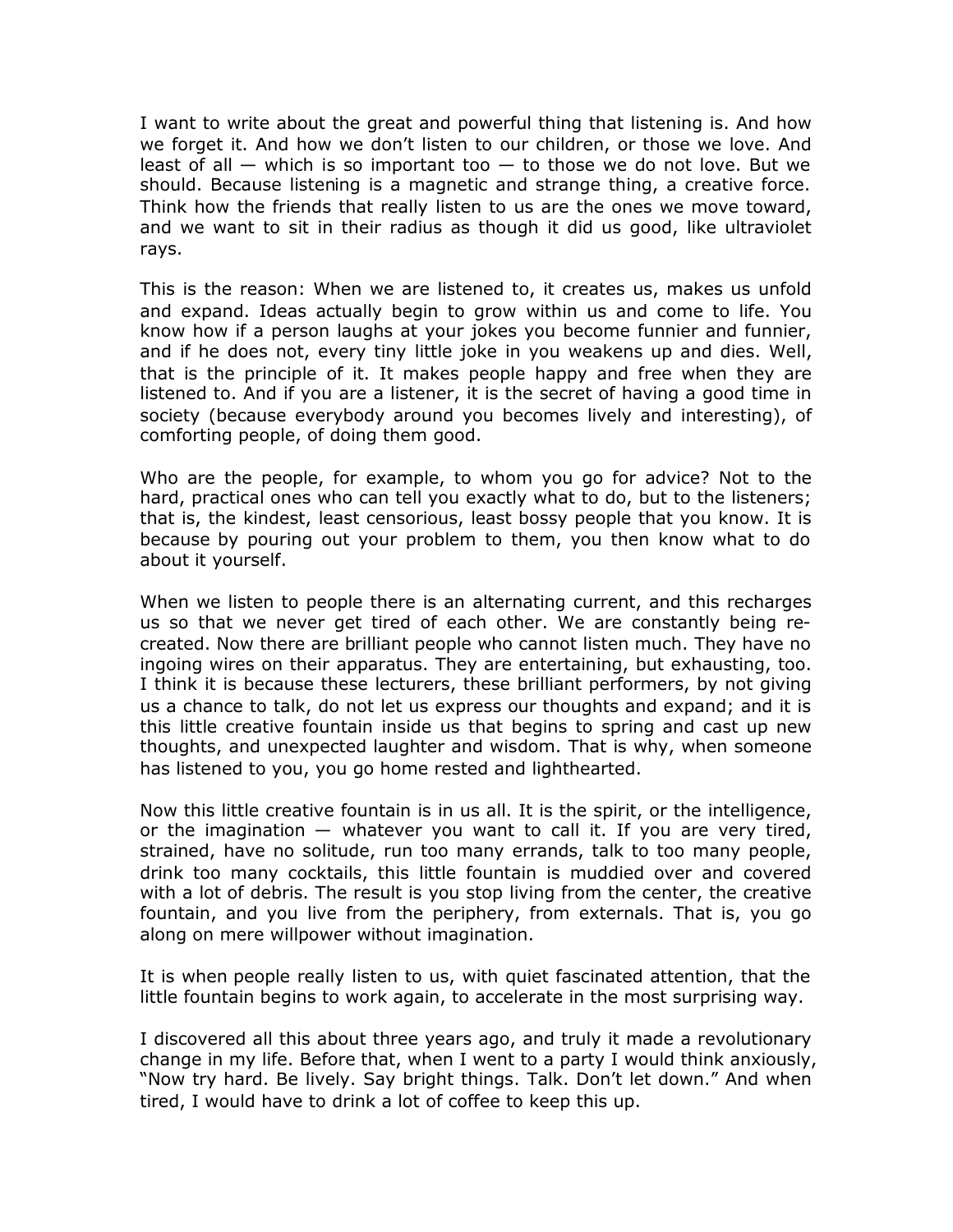Now before going to a party I just tell myself to listen with affection to anyone who talks to me, to be in their shoes when they talk; to try to know them without my mind pressing against theirs, or arguing, or changing the subject. No. My attitude is, "Tell me more. This person is showing me his soul. It is a little dry and meager and full of grinding talk just now, but presently he will begin to think, not just automatically to talk. He will show his true self. Then he will be wonderfully alive."

Sometimes, of course, I cannot listen as well as others. But when I have this listening power, people crowd around and their heads keep turning to me as though irresistibly pulled. It is not because people are conceited and want to show off that they are drawn to me, the listener. It is because by listening I have started up their creative fountain. I do them good.

Now why does it do them good? I have a kind of mystical notion about this. I think it is only by expressing all that is inside that purer and purer streams come. It is so in writing. You are taught in school to put down on paper only the bright things. Wrong. Pour out the dull things on paper too  $-$  you can tear them up afterward — for only then do the bright ones come. If you hold back the dull things, you are certain to hold back what is clear and beautiful and true and lively. So it is with people who have not been listened to in the right way — with affection and a kind of jolly excitement. Their creative fountain has been blocked. Only superficial talk comes out  $-$  what is prissy or gushing or merely nervous. No one has called out of them, by wonderful listening, what is true and alive.

I think women have this listening faculty more than men. It is not the fault of men. They lose it because of their long habit of striving in business, of selfassertion. And the more forceful men are, the less they can listen as they grow older. And that is why women in general are more fun than men, more restful and inspiring.

Now this non-listening of able men is the cause of one of the saddest things in the world — the loneliness of fathers, of those quietly sad men who move among their grown children like remote ghosts. When my father was over 70, he was a fiery, humorous, admirable man, a scholar, a man of great force. But he was deep in the loneliness of old age and another generation. He was so fond of me. But he could not hear me  $-$  not one word I said, really. I was just audience. I would walk around the lake with him on a beautiful afternoon and he would talk to me about Darwin and Huxley and Higher Criticism of the Bible.

"Yes, I see, I see," I kept saying and tried to keep my mind pinned to it, but I was restive and bored. There was a feeling of helplessness because he could not hear what I had to say about it. When I spoke I found myself shouting, as one does to a foreigner, and in a kind of despair that he could not hear me. After the walk I would feel that I had worked off my duty and I was anxious to get him settled and reading in his Morris chair, so that I could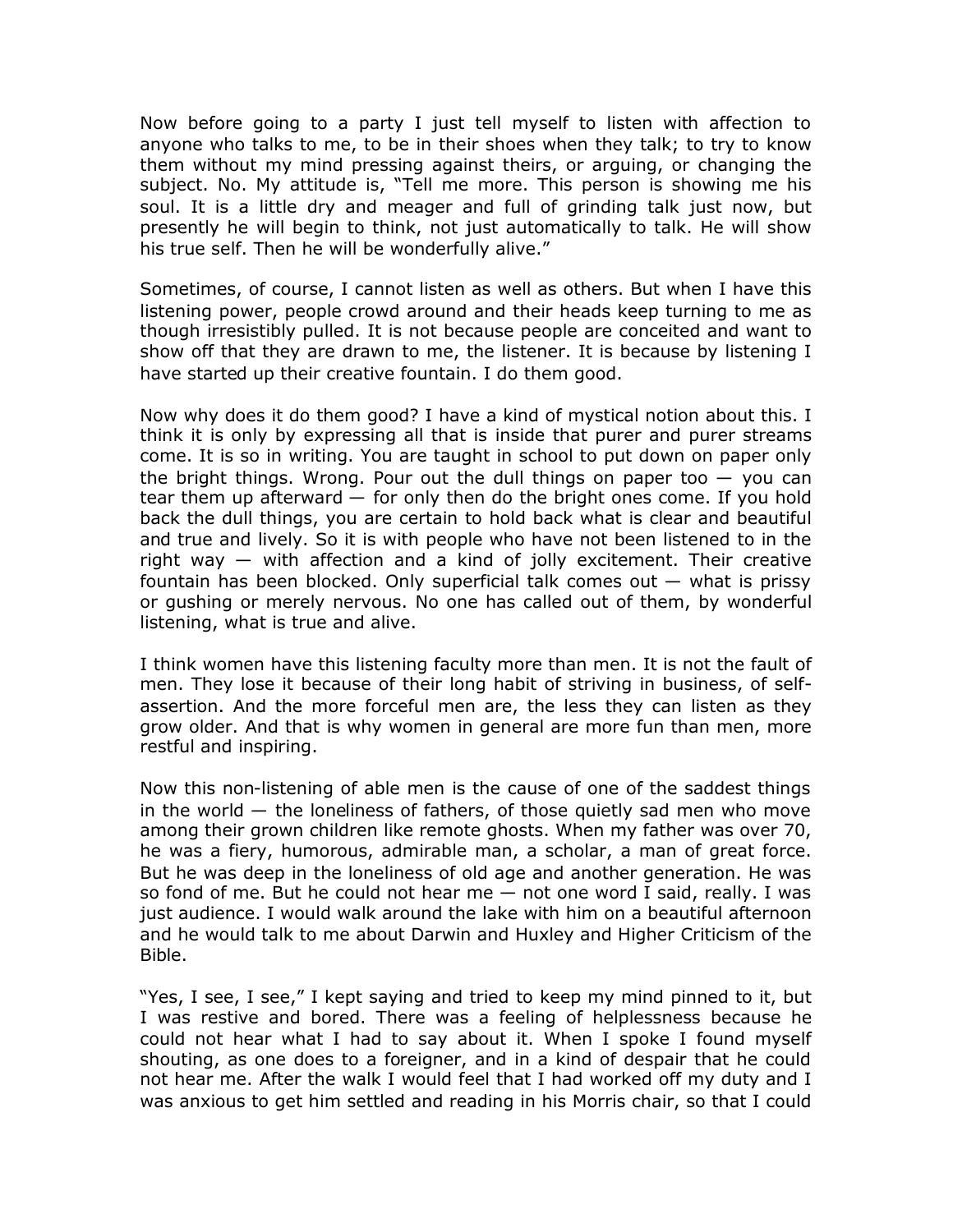go out and have a livelier time with other people. And he would sigh and look after me absentmindedly with perplexed loneliness.

For years afterward, I have thought with real suffering about my father's loneliness. Such a wonderful man, and reaching out to me and wanting to know me! But he could not. He could not listen. But now I think that if only I had known as much about listening then as I do now, I could have bridged that chasm between us. To give an example:

Recently, a man I had not seen for 20 years wrote me: "I have a family of mature children. So did your father. They never saw him. Not in the days he was alive. Not in the days he was the deep and admirable man we now both know he was. That is man's life. When next you see me, you'll just know everything. Just your father all over again, trying to reach through, back to the world of those he loves."

Well, when I saw this man again, what had happened to him after 20 years? He was an unusually forceful man and had made a great deal of money. But he had lost his ability to listen. He talked rapidly and told wonderful stories and it was just fascinating to hear them. But when I spoke  $-$  restlessness, "Just hand me that, will you?... Where is my pipe?" It was just a habit. He read countless books and he was eager to take in ideas, but he just could not listen to people.

Well this is what I did. I was more patient  $-$  I did not resist his non-listening talk as I did my father's. I listened and listened to him, not once pressing against him, even in thought, with my own self-assertion. I said to myself, "He has been under a driving pressure for years. His family has grown to resist his talk. But now, by listening, I will pull it all out of him. He must talk freely and on and on. When he has been really listened to enough, he will grow tranquil. He will begin to want to hear me."

And he did, after a few days. He began asking me questions. And presently I was saying gently, "You see, it has become hard for you to listen."

He stopped dead and stared at me. And it was because I had listened with such complete, absorbed, uncritical sympathy, without one flaw of boredom or impatience, that he now believed and trusted me, although he did not know this.

"Now talk," he said. "Tell me about that. Tell me all about that."

Well, we walked back and forth across the lawn and I told him my ideas about it.

"You love your children, but probably don't let them in. Unless you listen, people are wizened in your presence; they become about a third of themselves. Unless you listen, you can't know anybody. Oh, you will know facts and what is in the newspapers and all of history, perhaps, but you will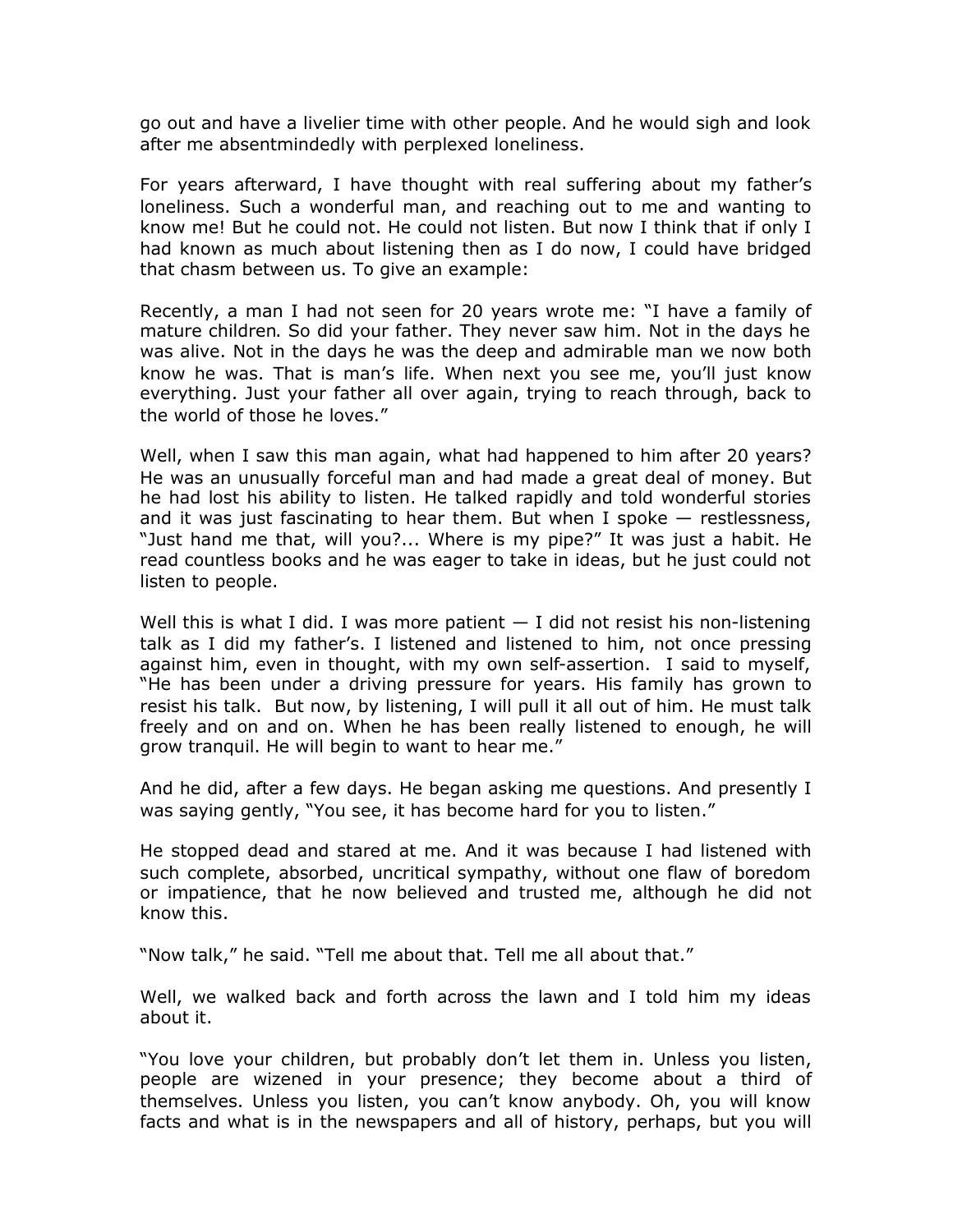not know one single person. You know, I have come to think listening is love, that's what it really is."

Well, I don't think I would have written this article if my notions had not had such an extraordinary effect on this man. For he says they have changed his whole life. He wrote me that his children at once came closer; he was astonished to see what they are; how original, independent, courageous. His wife seemed really to care about him again, and they were actually talking about all kinds of things and making each other laugh.

For just as the tragedy of parents and children is not listening, so it is of husbands and wives. If they disagree they begin to shout louder and louder  $-$  if not actually, at least inwardly  $-$  hanging fiercely and deafly onto their own ideas, instead of listening and becoming quieter and quieter and more comprehending. But the most serious result of not listening is that worst thing in the world, boredom; for it is really the death of love. It seals people off from each other more than any other thing. I think that is why married people quarrel. It is to cut through the non-conduction and boredom. Because when feelings are hurt, they really begin to listen. At last their talk is a real exchange. But of course, they are injuring their marriage forever.

Besides critical listening, there is another kind that is no good: passive, censorious listening. Sometimes husbands can be this kind of listener, a kind of ungenerous eavesdropper who mentally (or aloud) keeps saying as you talk, "Bunk...Bunk...Hokum."

Now, how to listen? It is harder than you think. I don't believe in critical listening, for that only puts a person in a straitjacket of hesitancy. He begins to choose his words solemnly or primly. His little inner fountain cannot spring. Critical listeners dry you up. But creative listeners are those who want you to be recklessly yourself, even at your very worst, even vituperative, badtempered. They are laughing and just delighted with any manifestation of yourself, bad or good. For true listeners know that if you are bad- tempered it does not mean that you are always so. They don't love you just when you are nice; they love all of you.

In order to learn to listen, here are some suggestions: Try to learn tranquility, to live in the present a part of the time every day. Sometimes say to yourself, "Now. What is happening now? This friend is talking. I am quiet. There is endless time. I hear it, every word." Then suddenly you begin to hear not only what people are saying, but what they are trying to say, and you sense the whole truth about them. And you sense existence, not piecemeal, not this object and that, but as a translucent whole.

Then watch your self-assertiveness. And give it up. Try not to drink too many cocktails to give up that nervous pressure that feels like energy and wit but may be neither. And remember it is not enough just to will to listen to people. One must really listen. Only then does the magic begin.